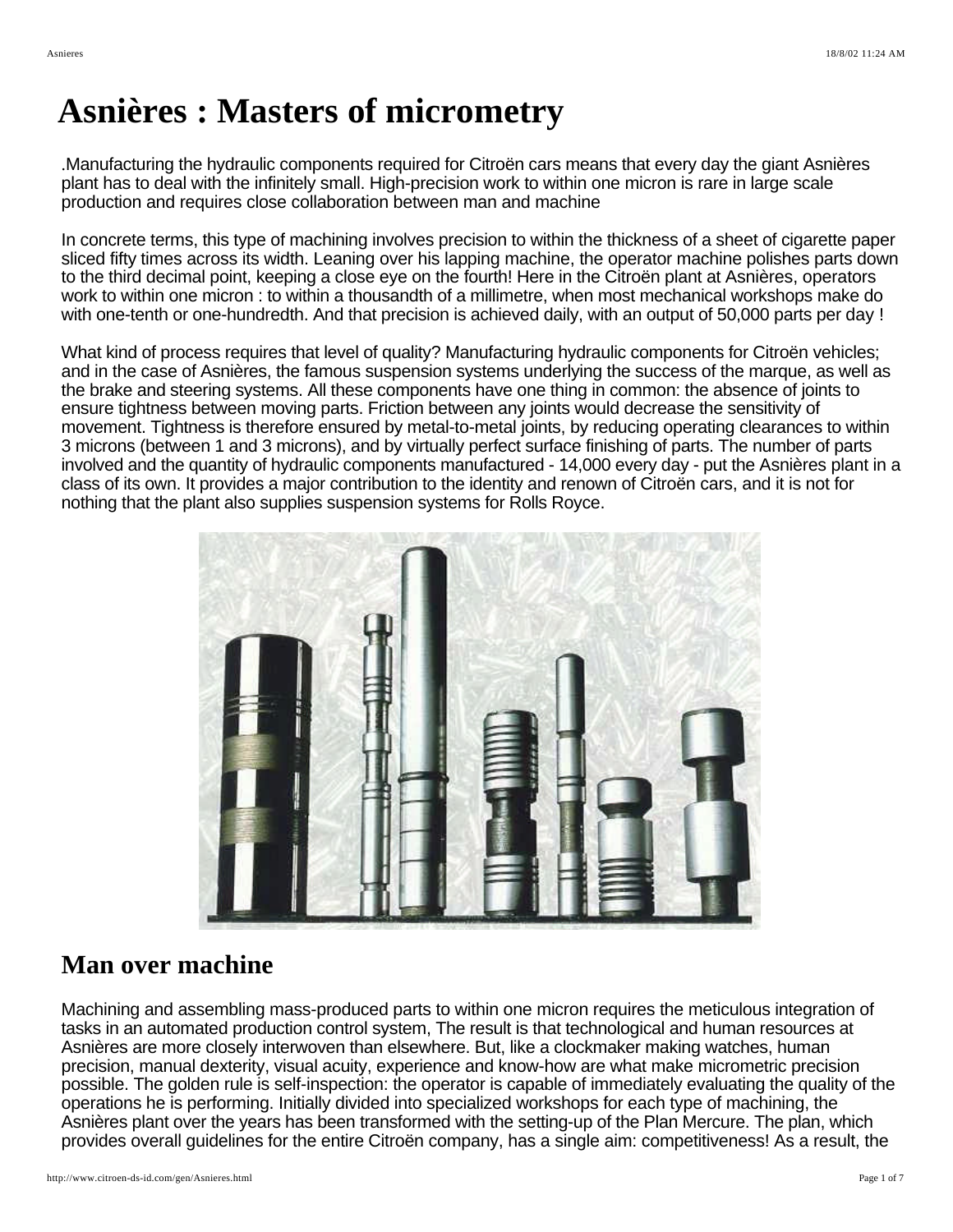plant has been completely restructured in terms of product lines, i.e. compensator meters, pressure generation pumps, height correctors, safety valves, structural parts, brake effort proportioning systems, reverse current cut-out relays and other stiffness control systems. This also means that, except for slicing, quenching and tempering, each of the main hydraulic parts is manufactured separately. There are thus some ten manufacturing islets for each type of component, each integrating an extensive range of operations:

conventional machining, superfinishing, part inspection to within one micron, ultra-sonic washing, assembly, tightness and operational inspections of each completed component. The manufacturing plant currently on stream at Asnières is the result of patiently acquired experience and innovative technical solutions which have been honed down to perfection over the years (see table). Micrometric constraints in mass manufacturing led Citroën engineers to phase out partmatching from 1961 onwards. This technique consisted of high-precision readouts of the diameters of each male and female part manufactured in order to choose and assemble them with the requisite clearance of 3 microns. Not very easy to manage. Since then, thanks to superfinishing and selfinspection, each machining process is tolerance-compliant to within one micron. And male parts are totally compatible with female parts of the same type. For micron precision, finishing is done using centreless



grinding machines.

## **Multifaceted manufacturing**

To fully comprehend the scope and scale of the highly specific know-how involved, take for instance the routing required to manufacture a simple part: the height corrector. The component, which is actually a stop valve, is the prime mover for all the hydraulic components manufactured at Asnières. A circular-grooved cylindrical male slide-valve moves freely with a clearance of between 1 and 3 microns into a female drilled bore of the same diameter. The movement of the slide valve and its grooves in either direction opens or closes hydraulic circuits, connecting the component either with the source of liquid (the oil input supplied by the high-pressure pump) or with the tank return line.

Manufacturing a slide valve with a given diameter begins with a process known as slicing, in other words, the collective machining of slide valves side by side from a Steel bar. Although the machining process is automated, it nonetheless requires a great deal of care by the operators, since this is where the micrometric work which will be performed in the superfinishing shop is prepared. Part inspection is therefore integrated throughout the

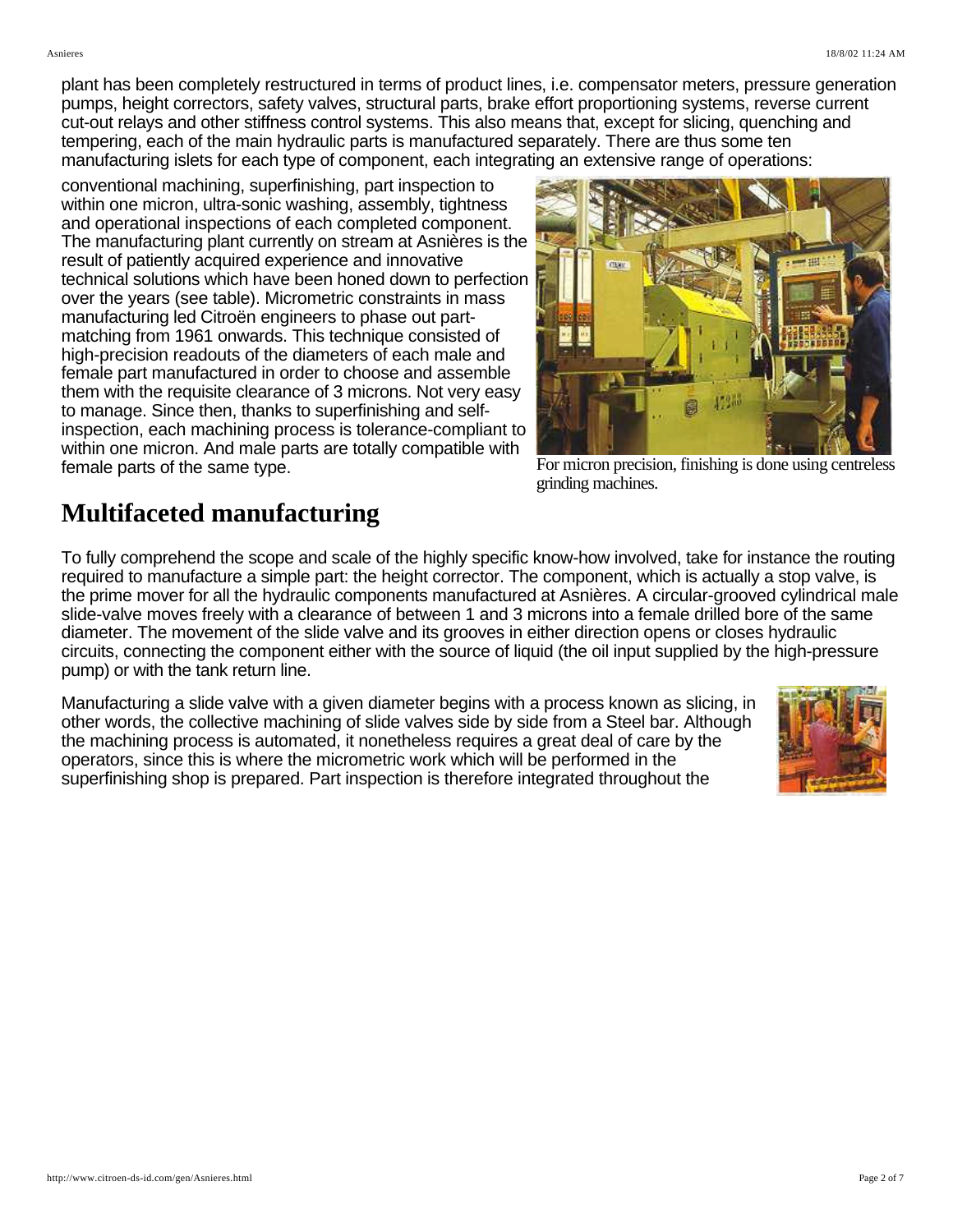manufacturing process and is performed both by the machines and by the men, who also continually oversee the operational quality of the machines. Each team of operators is responsible for material requirements and changing production runs, lathe adjustment and tool grinding. This does not prevent the Quality department from optimizing inspection procedures by regular sampling. Once they have been machined and certified as being tolerance compliant, the slide valves are transferred to the quenching and hardening plant (in this case, for nitride hardening), which gives them remarkable resistance to wear and metal fatigue.

The final stage is the vital process in which parts which have been machined to within one-tenth of a thou are transformed into true slide valves finished to within one micron: superfinishing. This is in'fact done in two stages, finishing and lapping. The aim is to remove from the slide valves a few dozen microns... but not one less or one more!

The finishing processes are carried out on centerless grinding machines, and vary according to the profile and dimensions of the slide valves. On each pass, the machining chip gets smaller and smaller, down from 0.06 mm to 0.04 mm to 0.01 mm. At this stage the part is ready for superfinishing. There are still 5 microns left to be removed before the setting is perfect. This is done by lapping, and the chip now is no more than micron dust. Lapping is performed on the circular plate of the lapping machine, a form of grinding wheel, on which the operator sets out 150 slide valves into the recesses provided for that purpose,

A second rotating plate rolls and polishes the slide valves in their axis rather like ball bearings. The operator, guided by his know-how and the sixth sense born of experience, carries out the inspections he deems necessary as the setting approaches its final development. He also turns the slide valves over in order to correct for the conical effect produced by the lapping process.

Three levels of tolerance compliance have to be attained by the slide valves: 1 micron in diameter, 0.5 microns out-of-shape, and 0.3 microns in surface finish. In order to observe the micron and even lower requirements, inspection to within a tenth of a micron by the measuring apparatus is required. Of course, not only does the measurement have to be precise, but it must also be reliable under workshop conditions. To obtain this, a number of precautions (e.g. avoiding continual variations in temperature) have to be taken. The solution adopted at Asnières is simple and foolproof: the operator compares the part with a benchmark of the same dimension and material, which is regularly checked by the metrology laboratory of the Quality control department.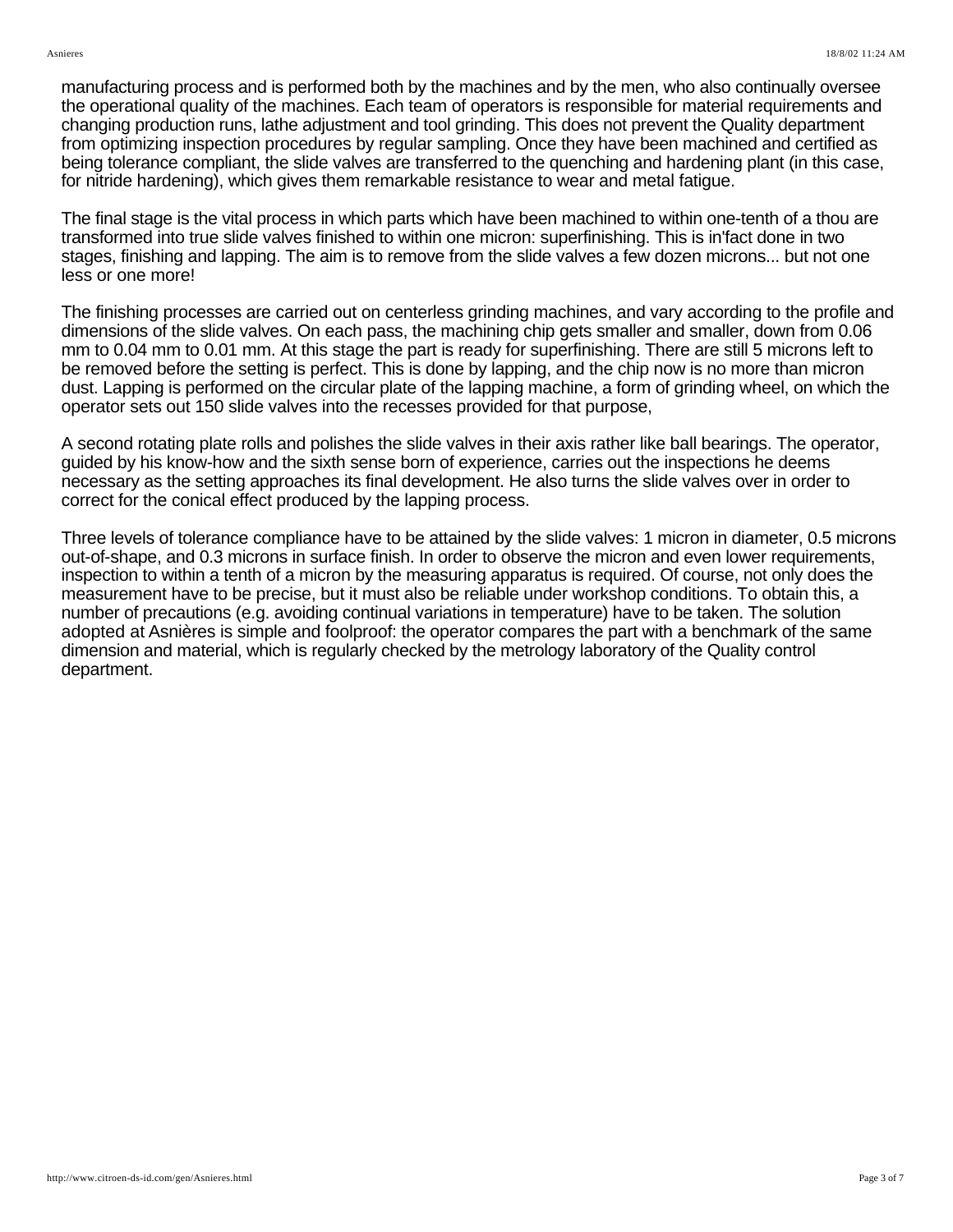#### Citroën AND THE MICRON: 40 YEARS ON

The Citroën plant in Asnières has developed a corporate "micron culture", closely linked to the history of the marque and its celebrated hydraulic suspension systems (which in fact are hydropneumatic, combining a liquid and a gas). As early as 1953 Asnières became familiar with the demands of industrial micrometry by experimenting with the first hydropneumatic suspension system for the front-wheel drive "15 six", the forerunner to the DS. This type of suspension necessarily meant using a highpressure central pump, at the same time making it possible to extend hydraulic power to braking, steering and clutch system control. The extension was tested, and it worked. In those days, lack of precision in manual machining meant 32 classes of slide-valve and as many cylinder bores had to be matched up, leading to a variance of 32 microns. When the DS came onto the market in 1955, however, the number of classes had already been divided by two. Progress made over the following years was closely linked to developments in fine-machining tools, in particular the lapping machine. In 1960 the first electrolytically-deposited diamond-tipped tools appeared, meaning that only 6 matching classes remained. The following year, the classes disappeared altogether to make way for uniform tolerance-compliant production to within one micron, thanks to the design at Asnières of measurement apparatus enabling precision readings to within a tenth of a micron. Subsequently, Citroën designed and engineered gradual multi-spindle lapping machines for cylinder bores; these were operational by 1964. From that point on, skill in micrometry was a Citroën hallmark. Hydraulic components proved their worth and their

remarkable sturdiness, and were later adapted for the GS, SM, CX and BX models, together with the enhancements and upgrades produced over the years, including the introduction of the LHM liquid. The roll-out of the XM and Xantia models has at last seen the coming of hydractive suspension, combining the intelligence of electronics with the comfort, roadholding and safety of hydraulic suspension. In this way, at the leading-edge of automobile design and engineering, Asnières continues to make significant contributions to the corporate image of Citroën and the quality of its cars.



### **Painstaking methodology**

So much for the slide valve. What remains to be explained is how we manufacture its counterpart, the cylinder bore, before the two components are coupled together to form the pressure distributor. This in turn will be integrated, for instance as the main component of a height corrector. The methods and machines used for the conventionally machined part of the cylinder bore are broadly speaking very similar to those used for the slide valve. The finishing and superfinishing stages are more highly automated, however. Superfinishing is performed on specially designed and engineered Citroën lapping machines, which are fed by small manipulators. The principal of their operation is that of a multi-spindle drill, with between 16 and 32 diamondcharged tips arranged in a circle by increasing size. The tips go through the same hole, one after the other. Each tip removes a few microns at a time. Experience in the operation is nonetheless vital in order to monitor machine operation and control the quality of the finished product.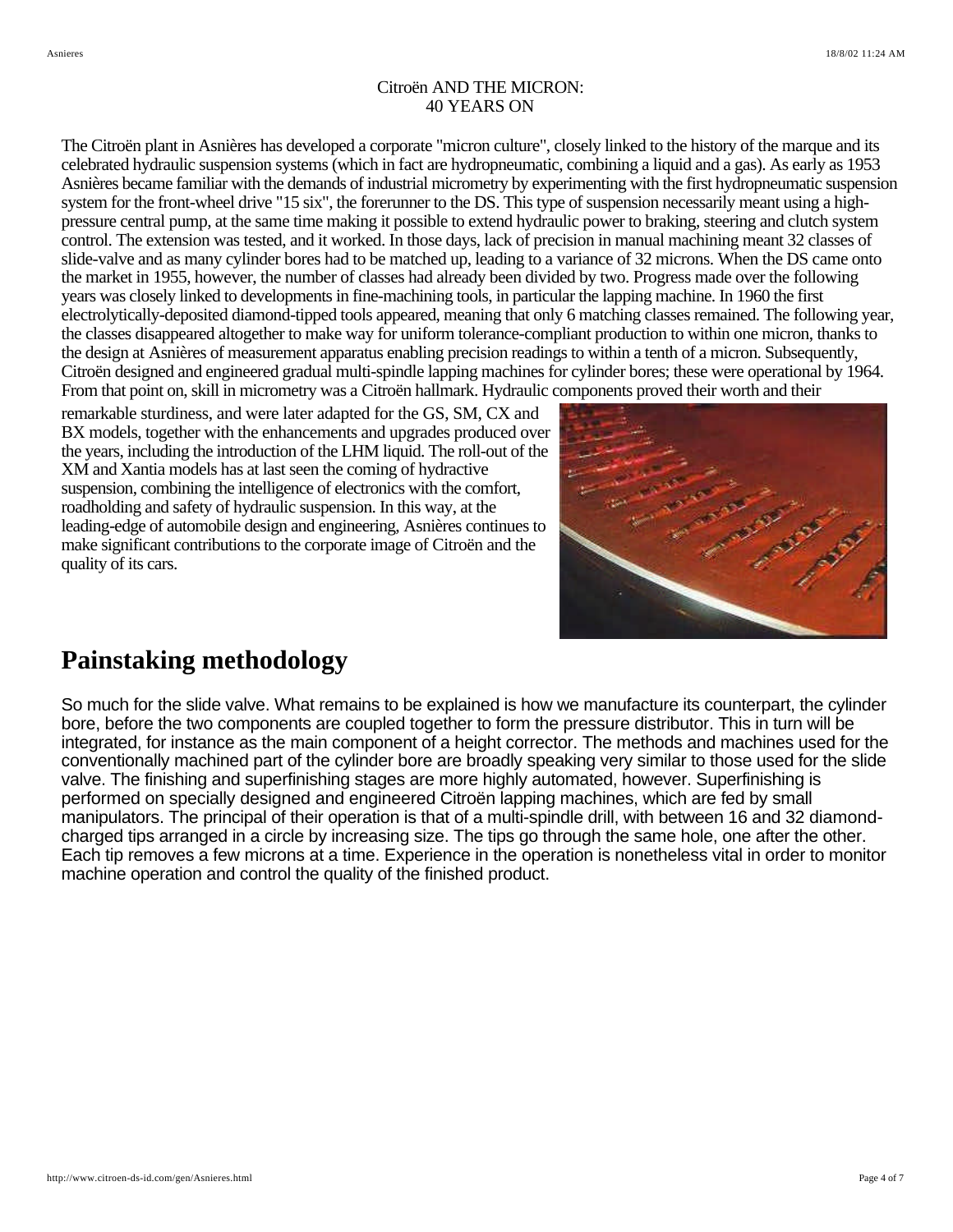For the slide valve and the bore, just as for the hundreds of other types of parts manufactured at Asnières with the same meticulous attention, the guarantee for industrial micrometric finishing and production quality lies with the plant's Production Engineering department. This is where each stage and each operation is carefully analyzed in order to optimize existing systems, bur also to look for new ways of improving and defining new paths to progress. In short, this is where the technical power and potential of Asnières is focussed.

The example of the Production Engineering department at Asnières illustrates the main guidelines for industrial organization and Quality Assurance laid down in the Plan Mercure. These include zero defect, reduced stocks and manufacturing lead times, part traceability, machine capability follow-up and poka yoke (fool-proofing systems invented by the Japanese). These rules have been widely adopted since the plant was restructured into product lines.

A great deal of work is done on cutting tools, in conjunction with the suppliers. Indeed, there is a special "Cutting" section within the Production Engineering department. The section carefully studies and analyzes parameters as varied as cutting speed, depth of cut, part and tool attachment, grinding quality and tool life-cycles. The management of thousands of took is facilitated by a barcode identification system. By providing traceability, the system makes it easier to identify and manage all these parameters.

The Production Engineering department is the source of another example of methodological rigour: the spectrographic analyses carried out on the steel or aluminium bars delivered by suppliers. The raw material is checked and certified as conforming, right from reception, to specification in terms of quality as well as hardness or porosity (for aluminium). For each product line, a metrology laboratory attached to the Quality department is equipped with the advanced equipment needed for three-dimensional measurement.





Everything inside the lab is appraised and checked, from the standard for the superfinishing workshop to manufactured parts and tooling.

Automation is very much a part of the methods used. An average of FF7m per year is invested in the mechanization of machining operations. One after the other the existing workshops are being modernized and upgraded to keep in line with technological developments.

As for new manufacturing products or processes, in particular those implemented for the Xantia model (certain hydraulic components of which are unique), the automation drive has focussed primarily on assembly in an effort to cope with the growing demand for the latest model from Citroën!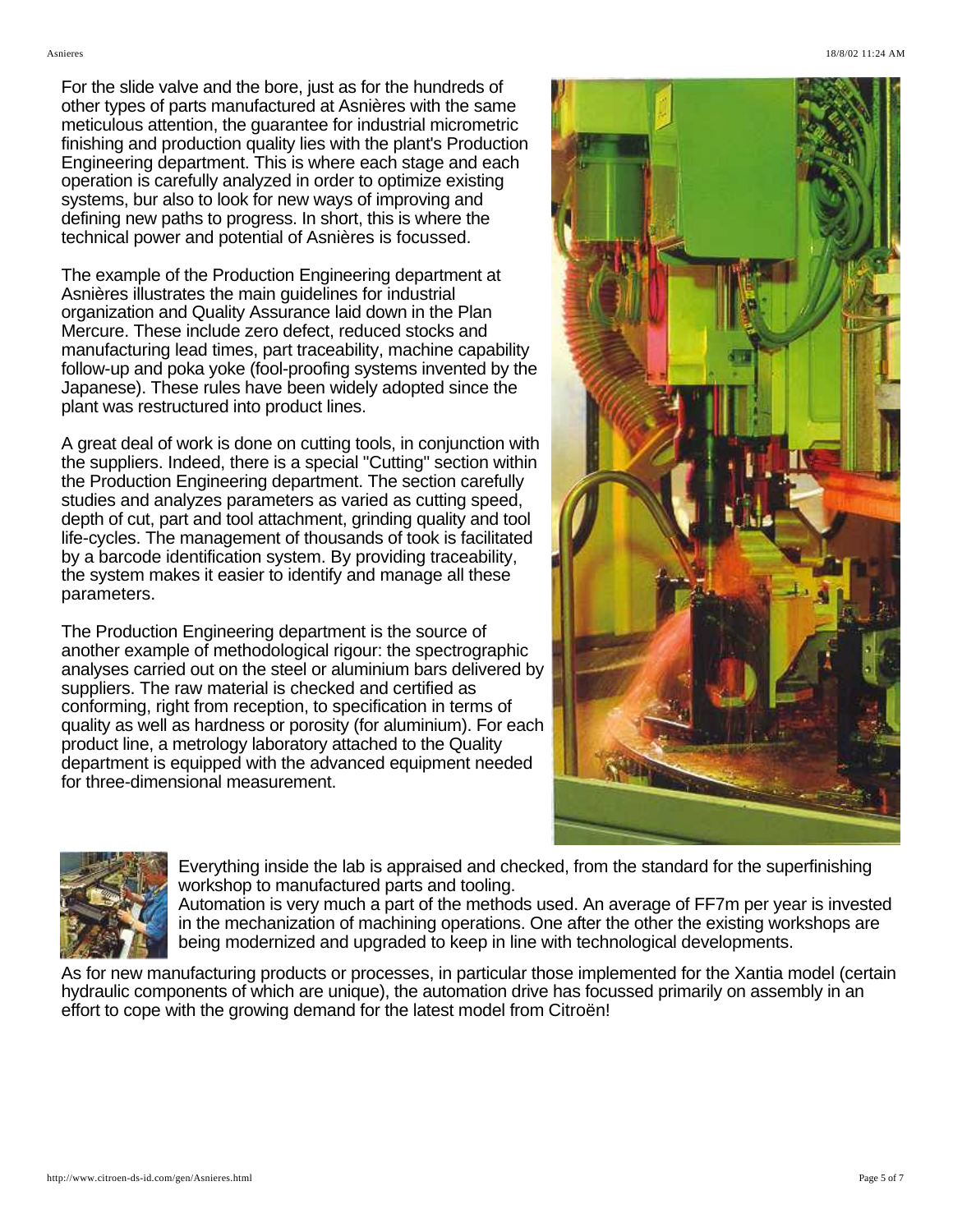#### THE PRINCIPLES AND ADVANTAGES OF HYDRAULICS

Whether laden or empty, the height and trim of a hydraulically-suspended Citroën never budge an inch! These fundamental characteristics of the marque's famous suspension systems, all the components for which are manufactured in Asnières, blend ride-comfort (thanks to flexible suspension) and roadholding (with efficient shock-absorption). They also contribute significantly to safety. The principle of a hydraulic suspension system, properly termed a hydropneumatic suspension system, is simple. It basically operates by means of two fluids, a liquid (mineral oil) and a gas (in this case, nitrogen). Liquids and gases are respectively governed by two fundamental laws of physics:

- The first is an application of Pascal's theorem, whereby liquids at rest transfer any variation in pressure to which they are subjected to every point of their surface.
- The second is Boyle's law, which states that the product of the volume of a gas times its pressure is a constant at a fixed temperature ( $P \times V = constant$ ).

The compressibility of gas, which translates into a simple relationship between the volume filled by that gas and the pressure exerted on it, made it possible to design and build a high-pressure central pump and use a liquid as a means of transmitting the pressure output to the components in the system. Slaving other vehicle functions such as the braking, steering and clutch systems the hydraulic system to then becomes feasible. Control is effortless, making driving more comfortable, less tiring, and in the long run, safer.



### **State-of-the-art production technology**

Increasing the quantity of pares produced requires an even greater level of quality in manufacturing. The new high-pressure pumps for the Xantia are a perfect illustration of how the Asnières plant took this factor into consideration and integrated micrometric know-how into state-of-the-art production technology. In order to fine-tune pressure production to the hydraulic functions of the vehicle, two new types of pumps were

designed and engineered: one with 6 pistons for mechan icallysteered models (Dirmec) and for automatic control return motion (Diravi); and one with 6+2 pistons for models equipped with power steering (Ditass). The decision to manufacture the new pumps meant a completely new workshop had to be set up and fitted out with an impressive quantity of numerical control machines and robots as well as extremely highprecision machining plant. Numerical control delivers three advantages: flexibility, reduced machining times, and above all the ability to produce large quantities of parts which are absolutely identical. Furthermore, quality is enhanced throughout. At every stage, the precision of micrometric manufacturing is automatically controlled by a software program containing a database that can define the best tool for a given function as well as its optimum configuration for use.